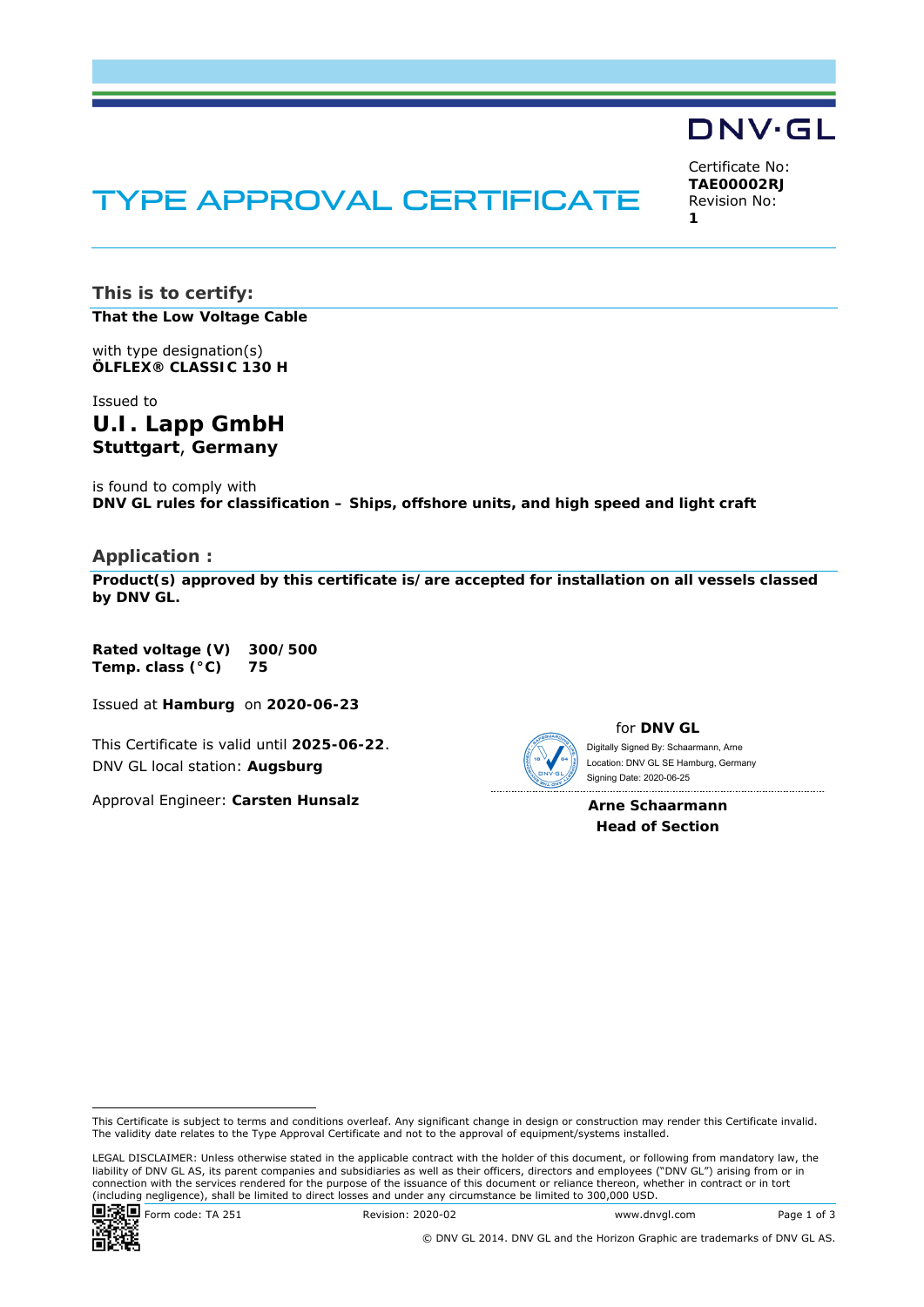Job Id: **262.1-033194-1**  Certificate No: **TAE00002RJ** Revision No: **1** 

## **Product description**

Halogen free, flame retardant power and control cabels

| Rated voltage:     | U <sub>0</sub> /U 300/500 V                    |
|--------------------|------------------------------------------------|
| Temperature range: | -40 °C to +75 °C fixed installation (20.000 h) |
| Conductor:         | Flexible stranded copper class 5               |
| Insulation:        | Polyolefin based TI6                           |
| Outer sheath:      | Halogen free TM7                               |
| Number of cores:   | Cross-sectional areas:                         |
| 2 to 30            | $0.5$ mm <sup>2</sup>                          |
| 2 to 34            | $0.75 + 1 + 1.5$ mm <sup>2</sup>               |
| 2 to 25            | $2,5 \, \text{mm}^2$                           |
| 3 to 7             | $4 + 6$ mm <sup>2</sup>                        |
| 4 to 5             | $10 + 16 + 25$ mm <sup>2</sup>                 |
| 4                  | $35 \text{ mm}^2$                              |

## **Application/Limitation**

Depending on the installation methods the cross section of the cable conductor shall be selected according IEC 60092-352 ANNEX A or according the manufacturer`s instruction.

The requirements of SOLAS Amendments Chapter II-1, Part D, Reg. 45, 5.2 (provision to be taken to limit Fire Propagation along Bunches of Cables or Wires) are fulfilled without any additional measures.

Power and Control. Flame retardant Cat. A. Halogen free. Low smoke.

## **Type Approval documentation**

| Test report: | LAPP Forbach No.124.15+086.15 dated 22-Mai-15 + 07-Mai-15 |  |  |
|--------------|-----------------------------------------------------------|--|--|
|              | LAPP Forbach No. 154.15 dated 2-July-15                   |  |  |
|              | VDE 562800-9020-0001/97313 a-c dated 2008-10-01           |  |  |
|              | VDE 562800-9020-0001/97313 d-f dated 2008-10-01           |  |  |
| Data sheet:  | DB1123000gl and DB1123200gl                               |  |  |

### **Tests carried out**

| <b>Standard</b>  | Release | <b>General description</b>                                                                                                                                                                                                                                  | Limitation |
|------------------|---------|-------------------------------------------------------------------------------------------------------------------------------------------------------------------------------------------------------------------------------------------------------------|------------|
| UL AWM 785 Style |         | $10701 + 21217$                                                                                                                                                                                                                                             |            |
| EN 50525-3-11    | 2011-05 | Electric cables - Low voltage energy cables<br>of rated voltages up to and including<br>450/750 V (U0/U) - Part 3-11: Cables with<br>special fire performance - Flexible cables<br>with halogen-free thermoplastic insulation,<br>and low emission of smoke |            |
| EN 50363-7       | 2005-11 | Insulating, sheathing and covering<br>materials for low voltage energy cables<br>Part 7: Halogen-free, thermoplastic<br>insulating compounds                                                                                                                |            |